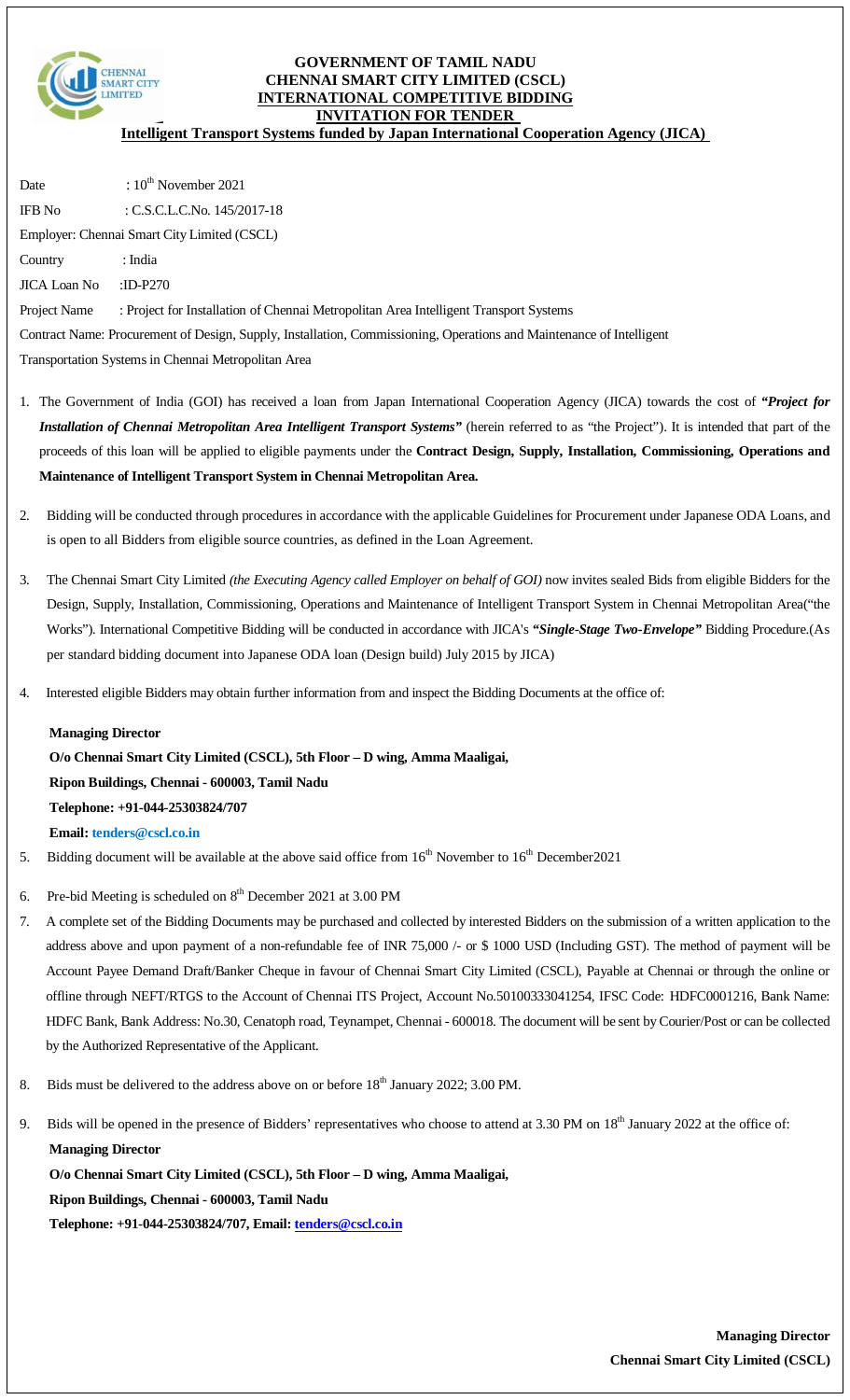# **CHENNAI SMART CITY LIMITED (CSCL) Design, Supply, Installation, Commissioning, Operations and Maintenance of Intelligent Transport System in Chennai Metropolitan Area**

### **Project Brief:**

"The Chennai Metropolitan Area Intelligent Transport Systems Installation project" is meant to construct efficient traffic system to meet increasing traffic demands in Chennai Metropolitan Area. The Government of India (GOI) has received a loan from Japan International Cooperation Agency (JICA) towards the cost of "Project for Installation of Chennai Metropolitan Area Intelligent Transport Systems". The purpose of the International Competitive Bid (ICB) is to enter into a contract with a qualified bidder for the Design, Supply, Installation, Integration, Commissioning, Operations and Maintenance of integrated solutions to support the Chennai Intelligent Transport Systems (CITS) project on Full Turnkey basis. The Estimated value of the project is approximately Rs.645.59 Cr.

#### **Project Scope:**

The major components proposed in this CITS project are 1) Traffic Information  $\&$ Management system (TIMS) and 2) City Bus system (CBS) along with two (2) Command Control Centre (CCC) for the operation of TIMS and CBS. The TIMS Command & Control Centre (TIMS-CCC) will be established with Chennai Traffic Police. & CBS Command Control Centre (CBS-CCC) will be established with the Metropolitan Transport Corporation. The tentative Components and Subcomponents proposed in the project is given below.

| No.    | <b>Type</b>      | <b>Name</b>                                               | Quantity      |  |
|--------|------------------|-----------------------------------------------------------|---------------|--|
| 1.     | <b>Component</b> | <b>Traffic Information &amp; Management System (TIMS)</b> |               |  |
| $1-1.$ | Subsystem        | Adaptive Traffic Signal Control System (ATCS)             | 165 Junctions |  |
| $1-2.$ | Subsystem        | Traffic Incident Detection System (TIDS)                  | 58 Junctions  |  |
| $1-3.$ | Subsystem        | Variable Message Sign System (VMS)                        | 17 Locations  |  |
| $1-4.$ | Subsystem        | Speed Limit Violation System (SLVD)                       | 10 Locations  |  |
| $1-5.$ | Subsystem        | Red Light Violation Detection System (RLVD)               | 50 Locations  |  |
| $1-6.$ | Subsystem        | Automatic Traffic Counter and Classifier (ATCC)           | 230 Units     |  |
| $1-7.$ | Subsystem        | Integrated Traffic Management System (ITMS)               | 1 Location    |  |
|        |                  | with probe system Platform and with required              |               |  |
|        |                  | integrations                                              |               |  |
|        |                  |                                                           |               |  |